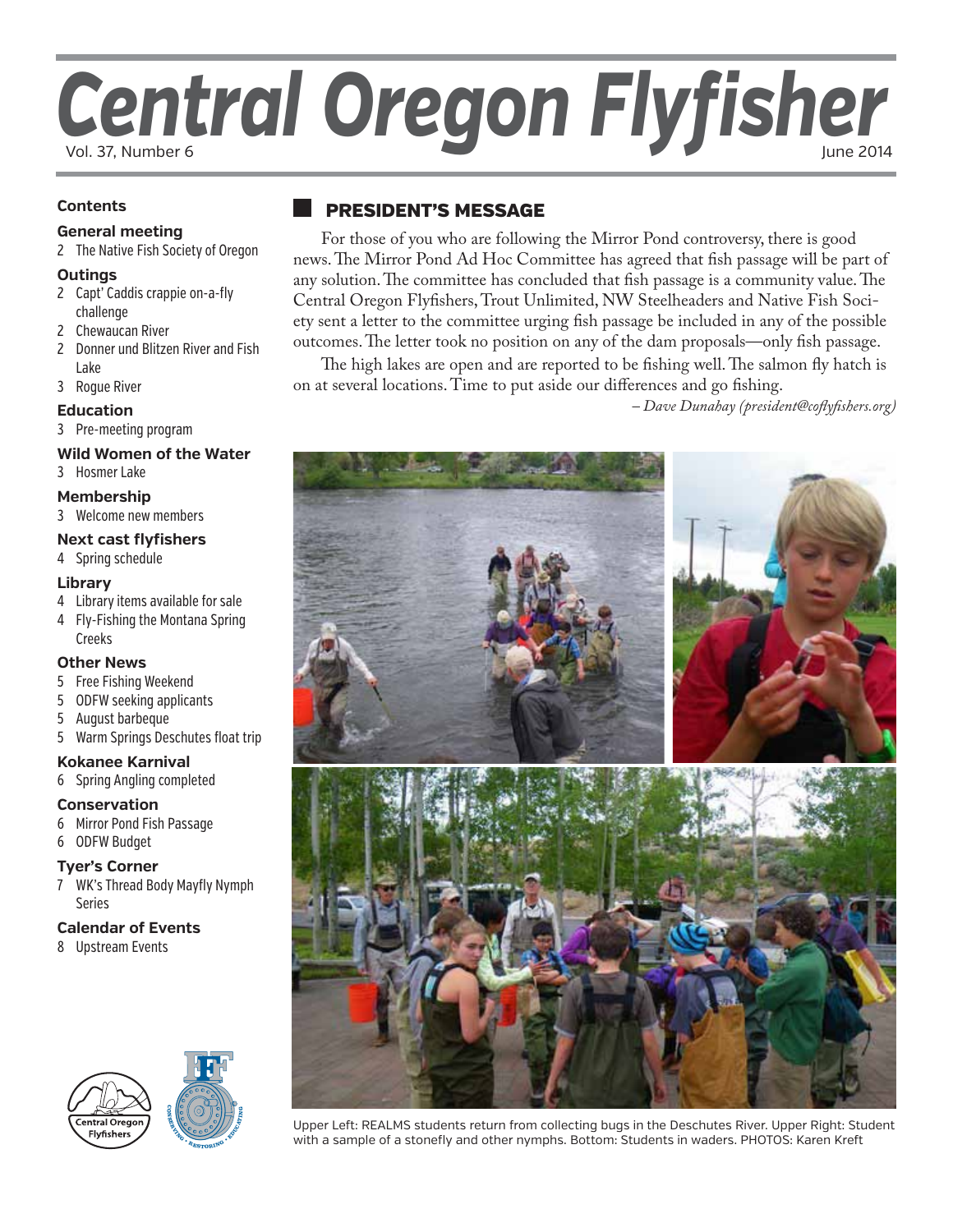# <span id="page-1-0"></span>general meeting

Jun 18 | 6:00 p.m. pre-meeting | 7:00 p.m. general meeting | Bend Senior Center, 1600 S.E. Reed Market Road, Bend

# **The Native Fish Society of Oregon**

For nearly 20 years, the Native Fish Society (NFS) has worked for the recovery and protection of wild native fish across the Pacific Northwest. Michael Moody, NFS Executive Director, will discuss the following topics:

- the potential impacts of hatchery fish on native fish and why reform of hatchery practices has been difficult
- reform of harvest practices Steelhead and salmon are listed under the Endangered Species Act and are allowed to be taken for commercial and recreational purposes.

The NFS actively pursues management reform and habitat protection. This program will help us understand how we can be engaged in these challenges.

# **OUTINGS**

# **Capt' Caddis crappie on-a-fly challenge**

June 6, 7, 8 | Meet at Prineville Reservoir RESORT

Ahoy fisherfolk! The crappie-on-a-fly challenge is ON! Plan now to join us at the Prineville Reservoir RESORT, June 6, 7 and 8. You'll need a float tube, boat, pontoon boat, kayak or other watercraft plus fishing gear. Why fish for crappie? Because it's FUN. After fishing all day, we'll gather for a potluck Saturday evening.

**For more information or to RSVP**, contact Betsy Brauer-Mullong (541-389-4372 – call before noon) or Andy Smith (541-388-4346 or Andysmithbend@gmail.com).

For resort information (camp site reservations, boat rentals and all accommodations), contact Prineville Reservoir Resort (541-447-7468 or Prinevilleresort@yahoo.com).

# **Chewaucan River**

June 7 to 11

Join us for some great native redband trout fishing on the Chewaucan River, which is less than three hours from Bend. We will camp at Jones Crossing National Forest Campground, right on the river (free). Stay for a few days or all. Once again, we should have fishing passes for the J Spear Ranch land. This private land has some of the best fishing. To get your fishing pass, I need your name and address by May 26, if you plan to attend.

**Contact outing leader: Rick Sironen (Rick@nwqc.com) for more details.**

# **Donner und Blitzen River and Fish Lake**

Jun 20 through 23 | Richard Yates

Meet at Page Springs campground at 9:00 a.m. on Friday, June 20. If you want to fish the lakes sooner, contact me.

**Where to Stay –** Camping is available at Page Springs campground and Fish Lake campground (if it stops snowing). Full hook ups are available at Steens Mountain Wilderness Resort (800-542-3765). Rooms are available at Frenchglen Hotel. (Call for reservation! 541-493-2825)

| <b>OUTINGS 2014</b> |                 |                              |                             |  |  |  |  |  |  |
|---------------------|-----------------|------------------------------|-----------------------------|--|--|--|--|--|--|
| <b>Month</b>        | <b>Day</b>      | <b>Destination</b>           | <b>Leader</b>               |  |  |  |  |  |  |
| lun                 | 6, 7, 8         | Prineville Reservoir         | <b>Betsy Brauer Mullong</b> |  |  |  |  |  |  |
| Jun                 | $7 - 11$        | <b>Chewaucan River</b>       | <b>Rick Sironen</b>         |  |  |  |  |  |  |
| Jun                 | <b>TBA</b>      | Wild Women at Hosmer         | Kari Schoessler             |  |  |  |  |  |  |
| Jun                 | $20 - 25$       | <b>Upper Rogue River</b>     | Eric Steele                 |  |  |  |  |  |  |
| Jun                 | $20 - 23$       | <b>Blitzen</b> river         | <b>Richard Yates</b>        |  |  |  |  |  |  |
| Jul                 | 10 <sup>°</sup> | East Lake                    | <b>Quentin Stanko</b>       |  |  |  |  |  |  |
| Aug                 | 19              | Aspen Hall - BBQ             |                             |  |  |  |  |  |  |
| Sep/Oct             | <b>TBA</b>      | <b>Lower Deschutes River</b> | <b>Robert Gentry</b>        |  |  |  |  |  |  |

**What to expect –** Fish Lake (if open) has brook and rainbow trout. Krumbo Reservoir has rainbow trout and bass. Blitzen River has redband trout.

What to bring - float tube/ pontoon boat or non-motorized boat for the lakes

**Flies –** green/black wooly buggers, damsel nymphs, hoppers, prince nymphs, zug bug, etc.

On your way out, stop by the fly shop in Hines: Steens Mountain Outdoors (541-573-2002 or http://www.steensmountainflyshop.com). Excellent, home-cooked meals are available at the Broadway Deli (530 N. Broadway, Burns). If you bring your own pie pan and leave it, the owner will bake a pie for you. Pick up the pie on your way home. Call ahead to arrange (541-573- 7020).

**For questions or more information about this outing, contact Richard Yates (541-403-0602 or oldman58@ ymail.com).** 

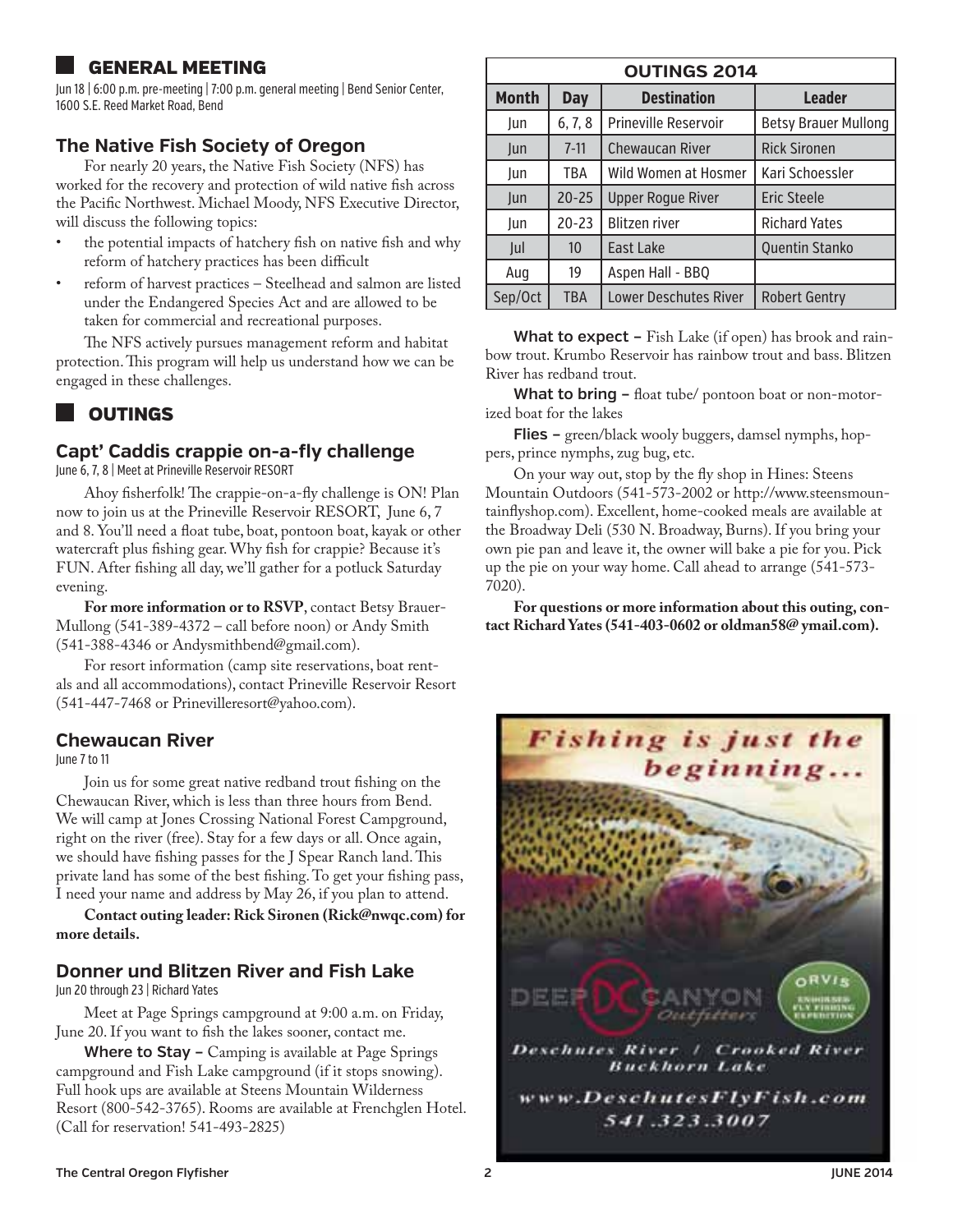# <span id="page-2-0"></span>**Rogue River**

Friday, June 20 – Wednesday June 24, 2014 | Rogue River, Lost Creek Lake, Joseph Stewart State Park

Contact Eric Steele: steelefly2@msn.com or h541-549-2072 or c541-420-8108

Joseph Steward State Park is about 143 miles from Bend. Take 97 south to 138 to 230 to 62 southwest. The day use area at Lost Creek Lake has swimming, boat ramp, marina, boat rentals, restaurant and groceries. There is easy access to lakes, the Rogue River and tributaries. More information: [http://www.oregonstate](http://www.oregonstateparks.org/index.cfm?do=parkPage.dsp_parkPage&parkId=23)[parks.org/index.cfm?do=parkPage.dsp\\_parkPage&parkId=23](http://www.oregonstateparks.org/index.cfm?do=parkPage.dsp_parkPage&parkId=23)

### **Camping Accommodations**

- Group campground B allows up to 50 people at \$3/person/ day. Unlimited number of tents allowed. Four RV dry campsites available at an additional \$10/night.
- Site B33 is a reserved RV campsite with power and water; it accommodates an RV up to 60-feet, \$118
- RV site with power and water is nearby; \$22/night plus regular fee). B loop is closest. There are currently nine sites open in B loop for reservation.
- Bathroom/shower facilities available; all the picnic tables we want; group campfire.

### **Fishing**

Diamond Lake and other lakes are nearby. Fish the Upper Rogue River and multiple tributaries, Lost Creek Lake, Rogue River "Holy Water" below the dam and up to a 14-mile Rogue River float (multiple entry / exit points). More fishing opportunities will be available as we work out the details.

### **Activities**

The Oregon Council FFF (ORCFFF) will conduct their annual meeting Saturday afternoon and teach casting and fly tying to the public Saturday and Sunday morning. You may choose to volunteer for one of their classes. ORCFFF reserved the campgrounds in December.

Group meal Saturday at 6:00 p.m. BBQ meat provided by ORCFFF with potluck from all. No charge. Includes a few members from Rogue River Fly Fishers and Southern Oregon Fly Fishers.

Group meal Tuesday, June 23. Time TBD. BBQ plus potluck. Planning details by participants will determine cost for meat/ pork/poultry.

### **RSVP**

First come, first served. Provide the following information: name, phone number, email address, number of people,

camping accommodation preference. If you want to reserve an RV site with power/electric, **Do It Now**. ([http://www.oregonstate](http://www.oregonstateparks.org/index.cfm?do=parkPage.dsp_parkPage&parkId=23)[parks.org/index.cfm?do=parkPage.dsp\\_parkPage&parkId=23](http://www.oregonstateparks.org/index.cfm?do=parkPage.dsp_parkPage&parkId=23))

For members who have signed up, I will provide a follow-up email with more details.

*– Eric Steele*

# EDUCATION

### **Pre-meeting program**

June 18 – Tye Krueger of Confluence Fly Shop: All About What Fly Lines to Use and Where to Use Them.

Please continue to give me your comments for future classes. *– Steve Stevens (education@coflyfishers.org)*

# wild women of the water

### **Hosmer Lake**

Date To Be Announced

Join us for the day or the entire weekend. June is a great time fish Hosmer, but you need a boat or watercraft. Canoes are available to rent. Fishing is permitted from first light to last light. We'll gather for a potluck Saturday evening. After dinner, we'll fish until last light. Watch your email for details.

*– Kari Schoessler (wildwomen@coflyfishers.org)*

### **MEMBERSHIP**

To join, go to www.coflyfishers.org and click JOIN. To view the current roster, go to https://coflyfishers.wildapricot.org and sign in. Contact me if you have questions.

> **Welcome New Members: Mary Barron and Larry Tamiyasu**

> > *– Tim Schindele (membership@coflyfishers.org)*



**The Central Oregon Flyfisher 3 JUNE 2014**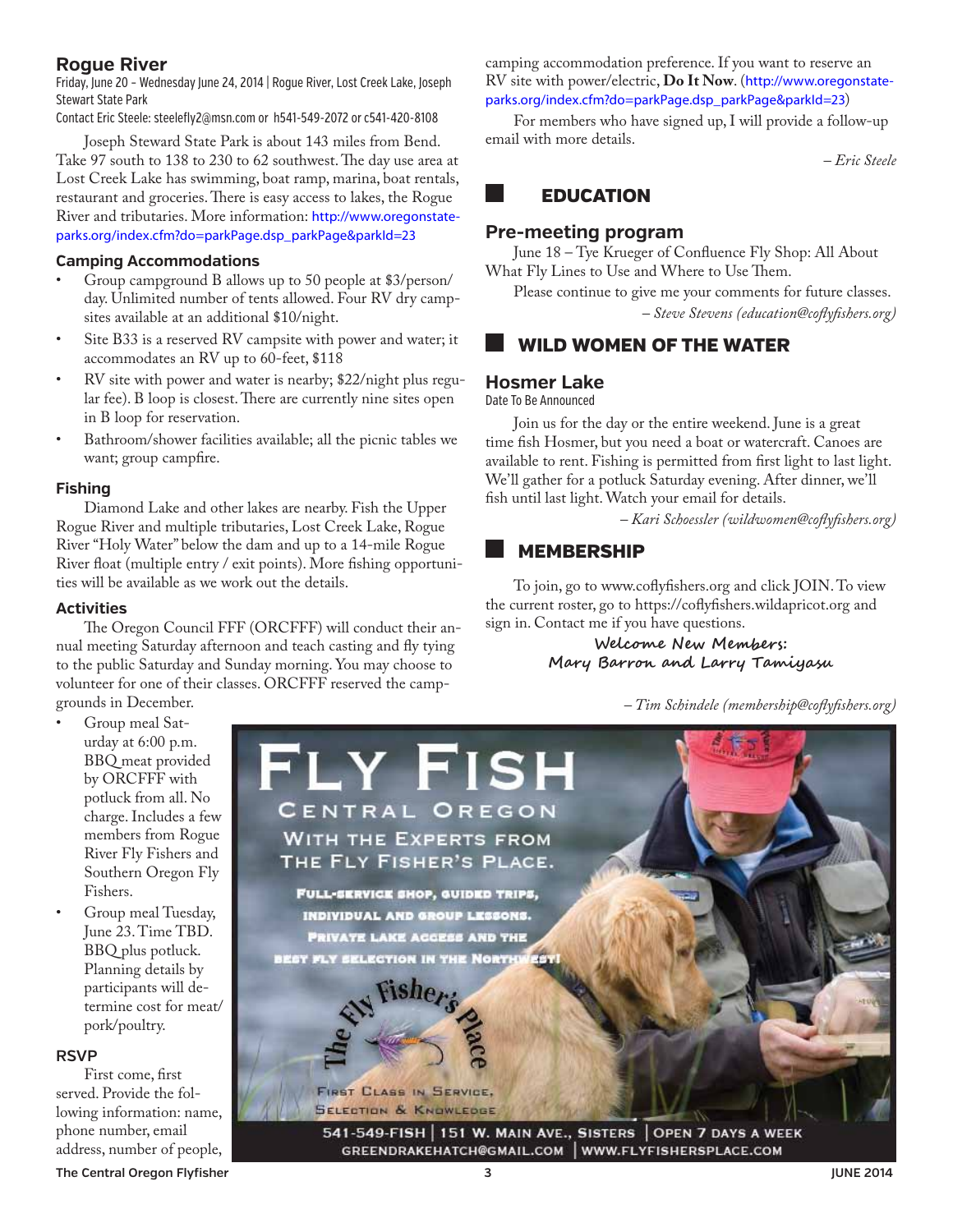# <span id="page-3-0"></span>next cast flyfishers

### **Spring schedule**

Last chance to get involved! We will wrap up our current planned youth events in June.

There will be one more outing with the students from REALMS. They will fish at Shevlin Pond on June 6. Last year they had a lot of good luck and several fish went home for dinner! Volunteers are needed to help the kids cast, catch and land those big ones!

This is our second year of hosting a three-day fish camp for local youth. Participants are 10 to 14 years old and attend all three days. Bend Parks & Recreation Department handles all advertising and registration.

COF volunteers provide a full curriculum: introduction, knot tying, overview of equipment, casting, fly tying, regulations, and fishing each day, with hopes of catching one of the trophy-sized rainbows.

We need a team of volunteers each day to help with set-up and take down, along with leading the brief sessions for each topic. The schedule will be developed to accommodate our volunteers—you don't have to sign up for all three days—one day or one hour is appreciated!

To view a description of the camp, see the Bend Parks & Rec catalog, page 59 or click here: [http://www.bendparksandrec.org/](http://www.bendparksandrec.org/Recreation_Programs/) [Recreation\\_Programs/](http://www.bendparksandrec.org/Recreation_Programs/)

- June 6 REALMS, Final Friday class
- June 16, 17, 18 Next Cast Flyfishers Three-Day Fish Camp, Shevlin Pond, Monday, Tuesday, Wednesday

All of these dates and the planned curriculum are on the COF calendar [calendar@coflyfishers.org], or click "Event Calendar" on the COF Home page.

Please let me know if you are interested in volunteering at any of these events! Hope to see you! Karen Kreft (503-409-0148 or nextcast@coflyfishers.org).

*- Karen Kreft*



### **Library items available for sale**

The COF library is making some older library holdings available for purchase by current members. Though older, some of these books are "classics" of the fly fishing genre. They will be available for purchase at \$2.00 each or three for \$5.00 at the June and July general meetings. Items will be placed on a table near the library cabinet. Peruse what is available and purchase selected items (honor system) by placing your cash in the receptacle on the table. All funds generated from this sale will be placed in the COF general fund. The COF library is always open to COF members during general meetings. Stop by, look things over and check out any material that interests you.

# **Fly-Fishing the Montana Spring Creeks**



This month's new and featured book is a follow-up to last month's addition describing fishing the Railroad Ranch near Henry's Lake in Idaho. With his newly published book, *Fly-fishing the Montana Spring Creeks*, John Mingo takes you farther north and east into western Montana for a great look at fishing opportunities in one of the truly great fly-fishing destinations in North

America.

As Nick Lyons, author of the book *Spring Creek* says, Mingo's book is "Brilliant, innovative, iconoclastic …". The advertisement for the book presents it at follows: "Many fly-fishermen believe that "spring creek fishing" is too highly "technical" and beyond their capabilities. They've heard how difficult it is to fish small flies and light leaders on a 2-weight fly line. Well, this is pure blarney. Can you read this book, then think while standing in a trout stream? If so, you will learn far more from the "difficult" fish than you've been learning through modest success when fishing to unsophisticated fish. The book is aimed at spring creek fishing, but it will prove highly useful wherever you fish for trout with artificial flies."

*– John Tackmier, Librarian (541-549-6252)*

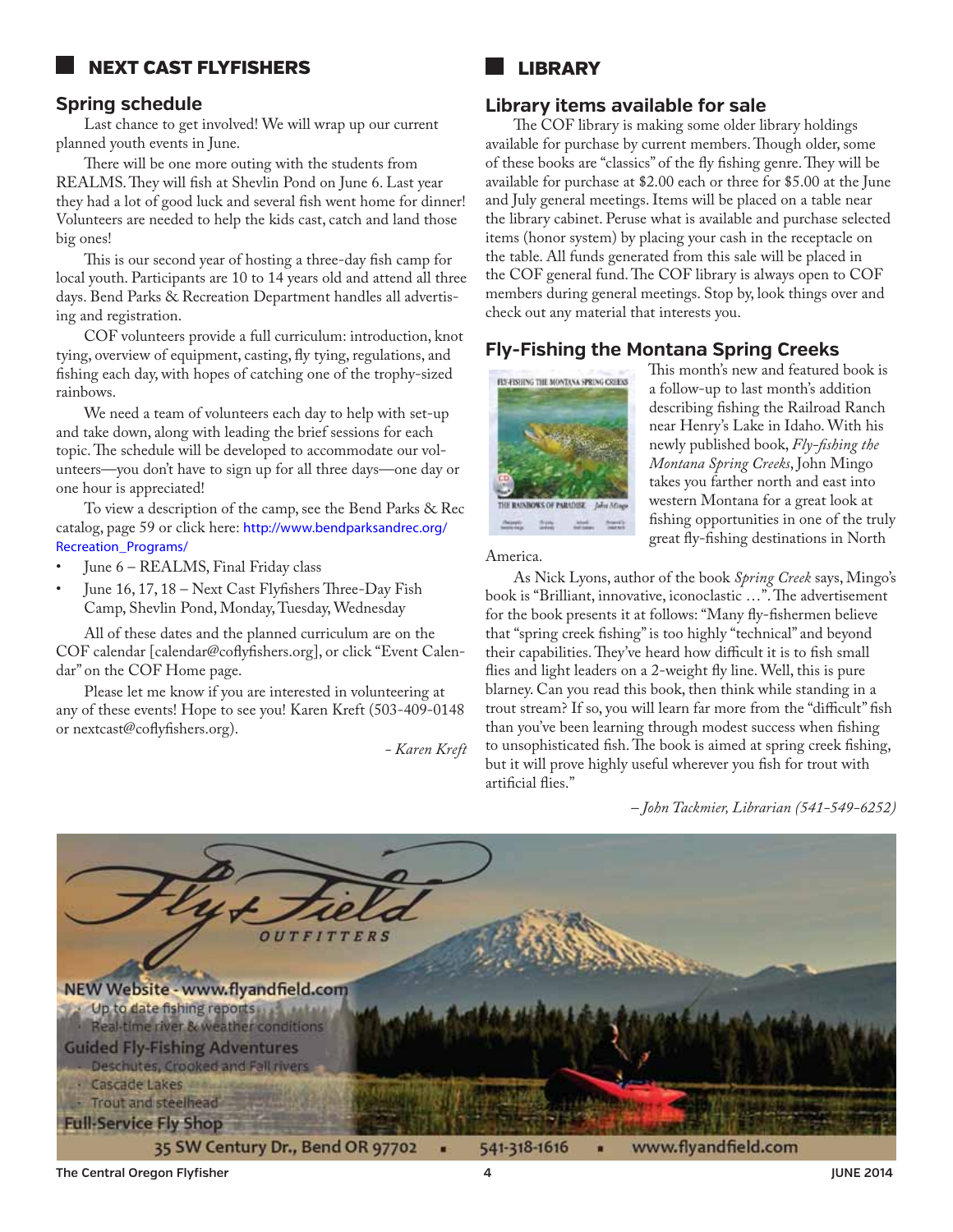# <span id="page-4-0"></span>Other News

### **Free Fishing Weekend**

Oregon Department of Fish & Wildlife free fishing weekend will be held June 7 and 8, 2014. During free fishing weekend, Oregon residents may fish for a full weekend without a fishing license.

# **ODFW seeking applicants**

ODFW is seeking applicants to fill four vacancies on two boards.

STEP Advisory Committee Representative for the Tenmile, Coos, Coquille District and Southeast-Central Oregon STEP District. Apply by June 1, 2014.

R&E Board Member, Sport Fishing and Gill Net Fishery Representatives. Apply by July 1, 2014.

*– Kevin Herkamp, Fish Restoration and Enhancement Program and Salmon - Trout Enhancement Program Coordinator Oregon Department of Fish and Wildlife, 503-947-6232 or kevin.herkamp@state.or.us*

### **August barbeque**

Tuesday, August 19 |Serving starts at 6:30 p.m. | Arrive early to help set up.

The COF annual August barbeque replaces the August general meeting. Bring the family and enjoy the evening at Aspen Hall in Shevlin Park. We need volunteers to set-up, cook and clean up afterwards. Call Herb Blank (541-312-2568) if you can help out. More details about this event in the August newsletter.

Thank you for teaching us all about different kinds of fish. My favorite part was when we matched the water color in the right spot. The experiments were super fun. I am so grateful that you released our fish.

**– Kokanee Karnival Student**



LIND | WHITE GROUP Yancy Lind Eric White *&*  Financial Planning & Investment Management

# **Merrill Lynch Wealth Management<sup>®</sup>**

541-312-6821 | yancy\_lind@ml.com **PROUD SUPPORTERS OF COF**



Allen Caudle with redband trout caught during the Deschutes River float trip in May. PHOTO: Eric Steele

# **Warm Springs Deschutes float trip**

Nine COF members spent the day floating the Deschutes River from Warm Springs to Trout Creek on May 10. Eric briefed members on the nuances of the Trout Creek take out, explained how to float by the islands and under the bridge, where the Warm Springs permit to fish applies and other boatersafety items.

Then the fun part

began: places to fish, type of water to look for, and flys for nymphing and dry-fly fishing. Some succeeded in catching fish, and some learned about the importance of knots. Fish were caught on drys and nymphs, in back eddies and along riffles, both sides of islands, and along both sides of the river. The salmonfly hatch was not on yet.

John Walden and his guest, Dana, caught five fish using a Hare's ear and prince nymph. There were some rises on Chernobyls. Dave Torrance had his first trip with his pontoon boat and partnered with Ron Kaye working the big eddies. Ron was swinging a prince nymph upstream and then dry flies on top, casting upstream. The caddis hatch kicked in, and the Royal Wulff #16 did well. Total of five fish to the net (three at 14 inches, one at 15 inches, one at 17 inches – a real hog). Missed quite a few. Ron Smith and Allen Caudle did well together. Eric, Sherry and Kathleen had fun. We hooked fish but seemed to fail in getting the fish to the net. Prince nymph, Copper John, Lighting Bug, Peacock Caddis, and the Black Gold stimulator all hooked fish. *See you next year - Eric*

Thank you for teaching us about the lifecycle of salmon. It was fun catching bugs. Thank you for letting us use the waders and boots.

**– Kokanee Karnival Student**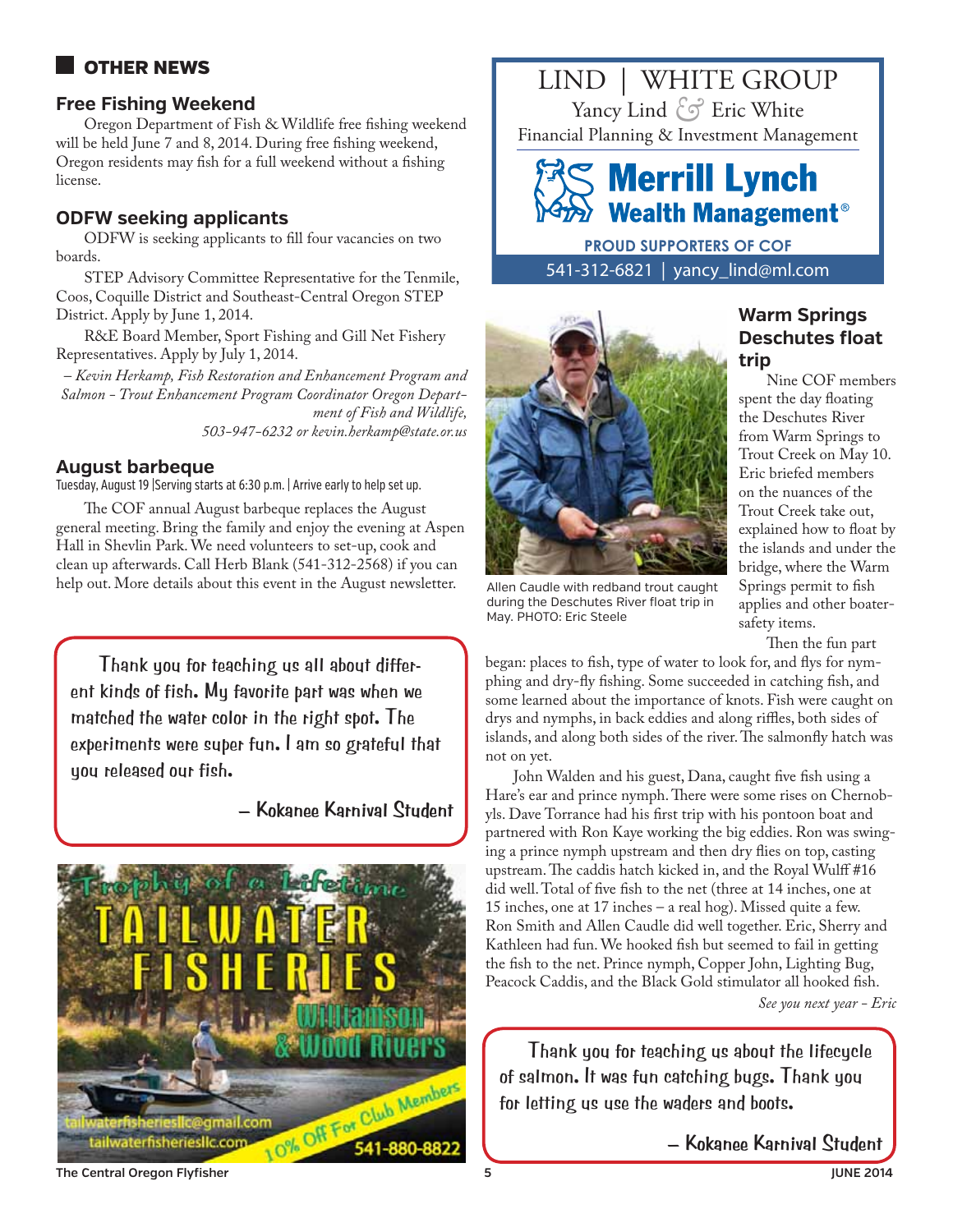# <span id="page-5-0"></span>kokanee karnival

# **Spring Angling completed**

The Kokanee Karnival Youth Education Program completed the Spring Angling Clinic at the end of April 2014. We had great weather, and the students, teachers, parent chaperones and volunteers all had fun. Students learned a lot as well. ODFW stocked the pond with 2,000 trout; 30 to 50 were caught every day—lots of smiling students. For many, it was the first fish they ever caught. We saw bald eagles and watched an osprey catch some fish. About 330 students attended this year. This program would not succeed without the dedication of the volunteers listed below. (Names were taken from the sign-in sheets. I apologize if I missed someone.) Fifty-five volunteers donated almost 752 hours and 2,351 miles. Thanks for volunteering your valuable time to help make this program a success.

Alicia Mann Andy Smith Angela Sitz Bill Figley Bill Lincoln Bill Raleigh Bob Kidel Bruce Cocknell Bruce Stedal Cliff Price Corol Ann Cary Don Arnold Dan Pebbles Dave Dunahay

Delores Marsh Dennis Miller Dennis Patterson Dick Olson Donna McDonald Eric Moberly Eric Steele Frank Turek Gary Cima Gary Gehlert Greg Cotton Greg Smith Hem Meister Jack McDonald Jennifer Luke Jerry Criss Jerry Hubbard Jerry Inman Jessica Ruthgardt Kristen Childress Lisa Kershaw Marleen Fugate Marti Correll Marv Yoshinaka Michelle Hilgers Pat Yoshinaka Peter Martin

*– Frank Turek* Kathleen Schroeder Terri Grimm Rod lurasd Ron Angell Ron Kaye Sandy Dunahay Susan Inman Terry Shrader Todd Cary Tom Walker Van Lewing Vern Fugate

# **CONSERVATION**

### **Mirror Pond Fish Passage**

I attended the Mirror Pond Ad Hoc Committee in late May. The primary topic of discussion was the dam inspection report recently completed by an independent engineering firm. There was far too much detail to cover here, but the summary is that there is now consensus that the existing dam is not worth repairing.

That seems to take one of the four options off the table, leaving replacing the dam, removing the dam, and the "hybrid" option promoted by the Bend Paddle Trail Alliance. The hybrid option would build a new earthen dam further upstream with boater passage. The committee is going to continue to investigate these remaining options by looking into issues like cost, permitting, regulatory issues, and siltation. There was discussion that the hybrid option is not realistic due to the extreme difficulty of obtaining permits for any new dams in Oregon. Replacing the existing dam is considered to be feasible from a regulatory perspective. Removing the dam would be easiest of all.

The good news is that the committee agreed that any solution include upstream and downstream fish passage. This was seen as a community value beyond a potential legal necessity. They specifically cited our joint letter with NW Steelheaders, Trout Unlimited and Native Fish Society, along with our testimony in favor of fish passage at the last meeting as an example of community support for fish passage.

We're a long way from having fish passage actually being installed, and we'll keep on top of this, but this is a huge change in sentiment from the last meeting when many committee members were openly opposed to even discussing fish passage.

# **ODFW Budget**

The Oregon Department of Fish & Wildlife is in the process of preparing their next budget. I attended their presentation of this budget in May. ODFW projects a shortfall of \$32M in revenues. The largest part of their budget is in the fish division, which is where they propose making the largest cuts. Along with making the department more "efficient" by reducing travel, cutting cell phone use, and eliminating some printers, ODFW plans to cut staff. This includes 29 staff in the field, seven fish administrative positions, and five fish support staff. Most concerning for COF, it would include eliminating nine assistant district fish biologists. These are the people working in the field to monitor and enhance the waters we enjoy.

ODFW is funded from a variety of sources including small allocations from the state's general fund and lottery dollars. They also get funding from the U.S. government as a result of various federal agreements and laws. The single largest source, however, is hunter and angler licenses. As is the case across the country, license revenues in Oregon have been falling. ODFW can only speculate as to why.

ODFW plans to ask for more general fund dollars as many Oregonians benefit from the work done by ODFW even if they are not anglers and hunters. Hikers, campers, birders, the tourism industry, etc., all benefit from a healthy natural environment and various ODFW programs. They also plan to slowly increase license fees and start requiring licenses at a younger age. They acknowledge needing license exemption for angler education classes like Kokanee Karnival.

This is an important topic for COF, which we will discuss at the June board meeting. The public comment period ends on July 17, so we have time to prepare a club response.

*– Yancy Lind (conservation@coflyfishers.org)*

Thank you for teaching us how bugs live and what they do for a living and what they eat. Also what their predators are. Thank your for catching us that sculpin and putting it in a tiny box so we can see it better. I liked it when you taught us how it is safer to stand in the water.

**– Kokanee Karnival Student**

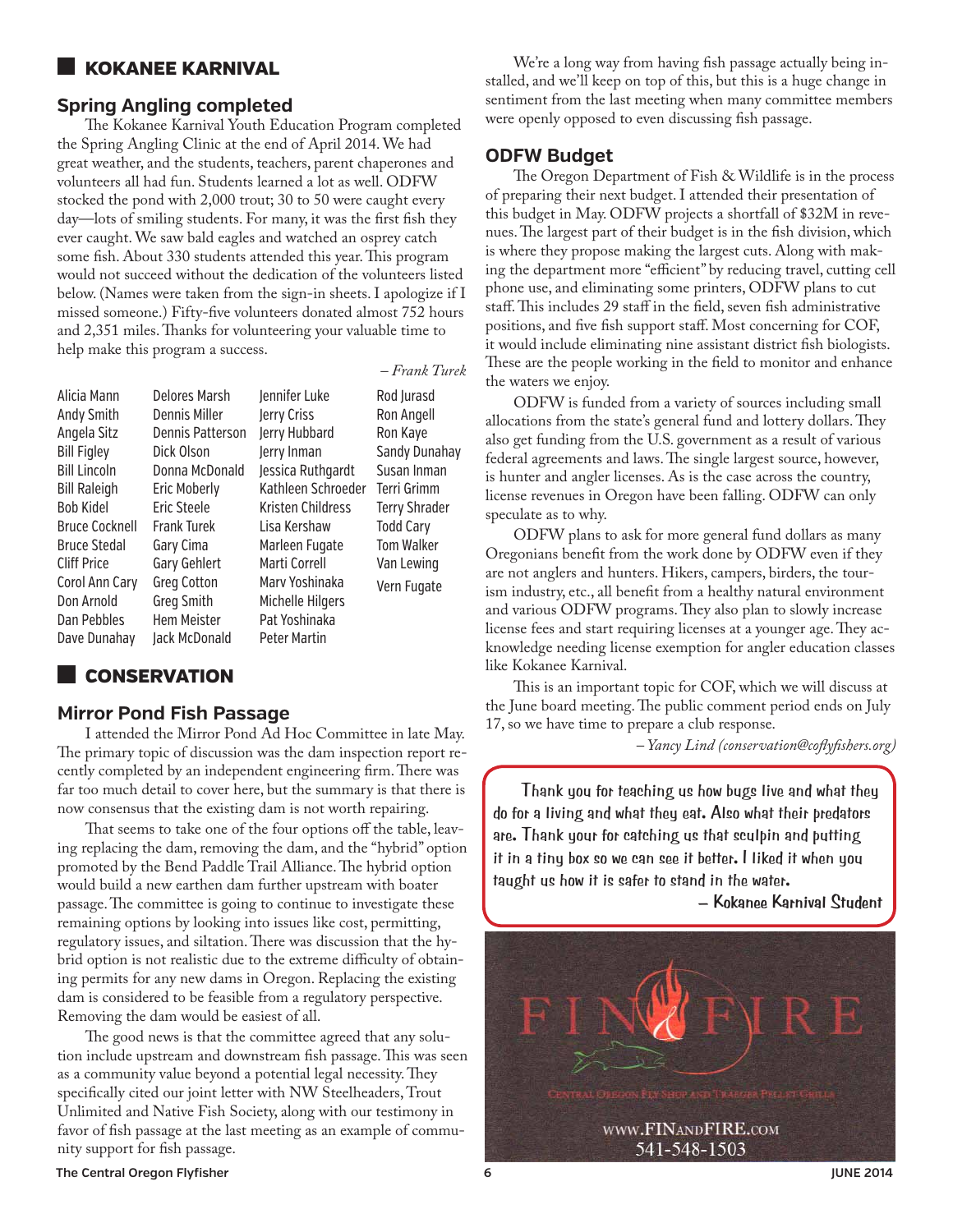# <span id="page-6-0"></span>tyer's corner

This month's pattern is a concept fly that allows the fly tier to tie versions of four well-known nymph patterns with just a few materials. The basic pattern focuses on a small (size 18 and smaller) mayfly nymph with a slim profile. As review, the four most important aspects of a fly in order of importance are: size, profile, action and color. Many well-known authors (Pat Dorsey, Ed Engle and Rick Haefle to name a few) of fly-tying and fly-fishing books and magazine articles emphasize the use of small flies. In fact, one of Rick Haefle's five "sins" of nymphing is the use of too large of a fly. Frequently, I talk with anglers on the Crooked River and ask how they are doing. Even though I had a great day, most say they caught fish but not many. When we exchange information on patterns, inevitably my flies were smaller (sometimes by half) than their flies and matched the insect drift in the river. Often, even though their patterns "matched the hatch" they did not come close to matching the size of the macroinvertebrates in the drift. In the early spring and late fall, blue winged olive mayflies (BWOs) are prevalent in the drift of most western rivers and streams. The four versions of this month's concept pattern will work for BWOs as well as Pale Morning Duns (PMDs), another common mayfly in western rivers and streams.

In the Crooked River and most western U.S. tailwaters, the BWO is the predominant mayfly pattern in the spring and fall. BWOs are small (size 18-24)! I have found that even though most conventional BWO nymph patterns are small enough, most are too robust. This month's pattern focuses on proper size and profile, simplicity to tie, durability and ability to catch fish—lots of fish. A fly must meet these criteria to be in my box. These TBMF patterns use thread for the abdomen and thorax. The hook, bead (if used), tail material and leg material are the same for the four patterns listed: pheasant tail, olive brown, hare's ear, and black AP. If I use a bead, it is a 1.5 mm gold bead or a size 15 glass, gold bead. Occasionally, I will use a black or silver glass bead (size extra small). I use glass beads because I don't weight my flies and the glass beads are much cheaper. For legs, I use Wapsi's Midge Mirage Opal (both materials available at Patient Angler). This material is worth ordering. (I use it for tails and wings on a lot of patterns). For tails, I use two strands of DMC embroidery thread (available at JoAnn Fabric Store).

*– Bill Seitz*

# **WK's Thread Body Mayfly (TBMF) Nymph Series**



### **Pheasant Tail**

Hook: Dai-Riki 135 (curved) or 060 (straight), size 18 and 20 Bead: 1.5 mm gold brass or size 15 gold glass Thread: Fly Master 6/0, tobacco brown (color 47) Tail: two strands coffee brown (color 938) DMC embroidery thread Rib: small copper wire Legs: Wapsi Midge Mirage Opal (can substitute pearl Krystal Flash)

### **Olive Brown**

Hook: same as Pheasant Tail Bead: same as Pheasant Tail Thread: olive brown Ultra Thread (8/0) Tail: two strands black DMC embroidery thread Rib: small gold wire Legs: same as Pheasant Tail

### **Hare's Ear**

Hook: same as Pheasant Tail Bead: same as Pheasant Tail Thread: tan 8/0 Uni-thread (darken the thread with black or brown Sharpie to make the thorax) Tail: coffee brown DMC embroidery thread Rib: small gold wire Legs: same as Pheasant Tai

### **Black AP**

Hook: same as Pheasant Tail Bead: same as Pheasant Tail Thread: black 8/0 Uni-thread Tail: black DMC embroidery thread Rib: small copper wire Legs: same as Pheasant Tail

- 1. Debarb hook and place a bead on hook (if used).
- 2. Start thread behind bead and attach two strands of DMC embroidery thread, about ½-inch long, then attach the rib wire on the side opposite the tier
- 3. Wrap thread over the two materials to the bend of the hook, then wrap thread back over the materials to make a slightly tapered body. Keep a SLIM profile!
- 4. Rib the wire with four or five turns up to the thread and tie off.
- 5. To make the legs, attach two, one-inch pieces of Midge Mirage Opal to the side of side of the fly nearest you, about one bead width behind the bead. Then fold the material over the top of the thorax area and secure on the side opposite you. (See photo.)
- 6. Using a black Sharpie, darken the tying thread and make a thorax (See photo.) and whip finish
- 7. Trim tail to about hook gap in length, and trim the wings to one-half gap width. (See photo.)
- 8. Put a drop of head cement on the thorax. (I use Clear Cure Goo Hydro or Fusion diluted with water.)

Options: Use 1.5 mm brass, gold bead, extra small glass gold bead, extra small silver glass bead, extra small black bead, or no bead. Use pearl Krystal Flash instead of Midge Mirage Opal.

### **The Central Oregon Flyfisher 7 JUNE 2014**